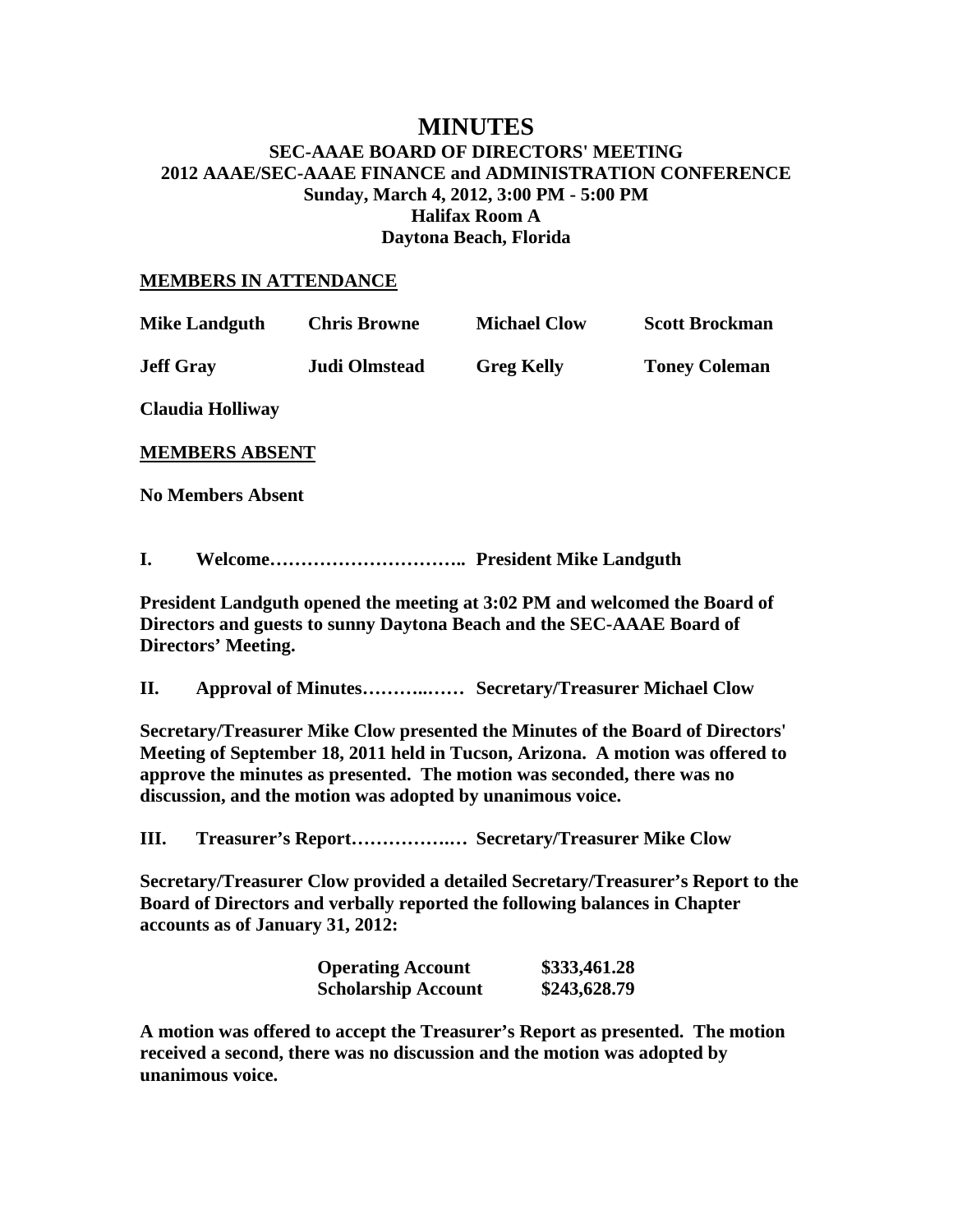**Secretary/Treasurer Clow presented the Audit Report prepared by the CPA firm of Foti, Flynn, Lowen and Company for the years ended June 30, 2011 and 2012. Following a brief discussion, a motion was offered to receive and file the report. The motion received a second, there was no further discussion and the motion was adopted by unanimous voice.** 

**Secretary/Treasurer Clow presented the SEC-AAAE Budget for the term 2012- 2013. Following discussion and amendments, a motion was offered to accept the budget as amended. The motion received a second, there was no further discussion and the motion was adopted by unanimous voice.** 

**Secretary/Treasurer Clow presented the SAMA Educational Foundation, Inc. budget for the term 2012-2013. Following discussion and amendments, a motion was offered to accept the budget as amended. The motion received a second, there was no further discussion and the motion was adopted by unanimous voice.** 

## **COMMITTEE REPORTS**

**Executive Secretary……………………… Bob Brammer** 

**Mr. Brammer reported that annual dues for the year 2012 were now payable and approximately 100 members' dues remained outstanding.** 

**Mr. Brammer reported that he had received documentation from former SEC-AAAE President Mr. Tim Campbell requesting Executive Emeritus status. Mr. Brammer noted Mr. Campbell's membership status had been changed to Executive Emeritus administratively and that action required ratification by the Board. A motion was received to approve Executive Emeritus status for Mr. Campbell. The motion received a second, there was no discussion and the motion was adopted by unanimous voice.** 

| 2012 Finance & Administration |                                     |
|-------------------------------|-------------------------------------|
|                               |                                     |
|                               | Patricia Apone, Madam Chairman      |
|                               | Jason Terreri, Vice Chairman        |
|                               | Jennifer Shearer, Marketing & Comm. |
|                               | <b>Jeff Gray, Sponsorships</b>      |

**Ms. Apone welcomed everyone to Daytona Beach and provided a brief overview of the conference agenda and the expected financial success of the event. Ms. Apone**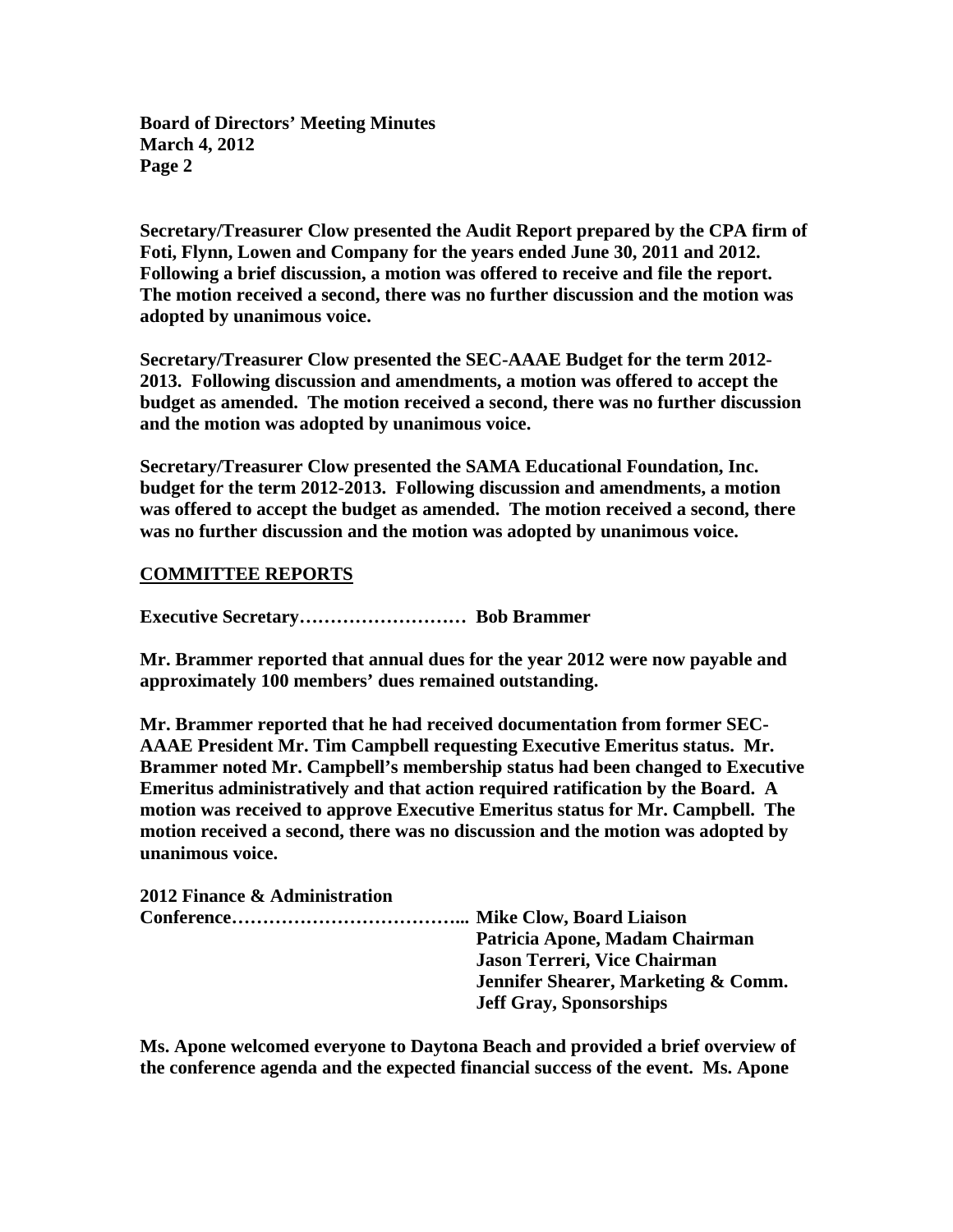**noted that an add-on event was included with this conference and it was most successful. Ms. Apone reported participation in the Finance and Administration Conference by one hundred seventy (170) airport personnel representing sixty-four (64) airports. Attendance increases to 180 with students representing a new record participation for this event. She thanked the various committee members for their dedication and hard work leading to the success of the conference.** 

| 2012 Annual Conference Chris Browne, Board Liaison |                                            |
|----------------------------------------------------|--------------------------------------------|
|                                                    | <b>Greg Kelly, Chairman</b>                |
|                                                    | Eric Frankl, Vice Chairman                 |
|                                                    | <b>Patrick Wilson, Program Development</b> |
|                                                    | Colette Edmisten, Marketing & Comm.        |
|                                                    | <b>Ken Spirito, Sponsorships</b>           |
|                                                    | <b>Bob Tweedie, General Aviation</b>       |

**Mr. Greg Kelly provided a PowerPoint presentation regarding conference planning for the 2012 SEC-AAAE Annual Conference to be held in Savannah, Georgia. The dates are May 20-22, 2012. The Westin Savannah Harbor Resort & Spa has been secured as the conference hotel at \$189 per night for single/double occupancy. The conference web site can be reviewed at www.secaaae.org by clicking on the conference logo on the Chapter's home page. The inspirational speaker for the conference is Mr. David Sanders, flight crew member of the FedEx aircraft that was involved in an attempted hijacking some years ago. Up to this point, conference "teasers" have been forwarded to the membership and following the completion of the AAAE/SEC-AAAE Finance and Administration Conference full-scale marketing of the Savannah event will ensue.**

**2013 Annual Conference…………………. Eric Frankl, Chairman** 

**Mr. Frankl was not in attendance. Secretary/Treasurer Clow reported that Mr. Frankl and his staff have begun their conference planning and the conference will be held in downtown Lexington, Kentucky. The dates for the conference are tentatively set for April 21-23, 2013.**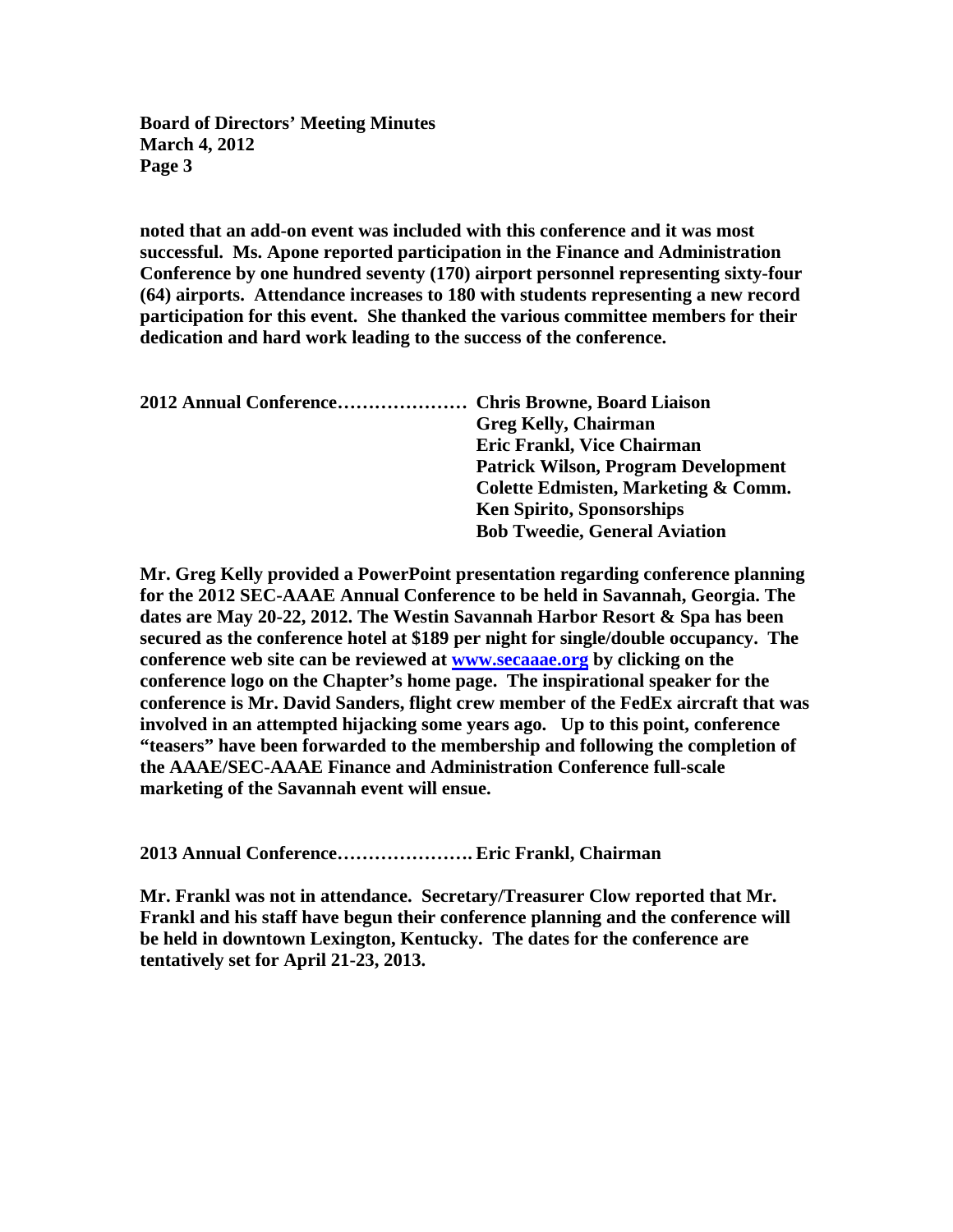**2014 Annual Conference…………………. Claudia Holliway Judi Olmstead** 

**Ms. Holliway deferred this report.** 

**Professional Education Committee……… Scott Brockman, Chairman** 

**Immediate Past President Brockman reported that four (4) individuals were seated for their oral exams at this meeting and one (1) passed, that person being Ms. Judi Olmstead, AAE. Mr. Brockman noted there were two (2) individuals scheduled for review in Phoenix and eight (8) scheduled for review in Savannah. Mr. Brockman may be contacting examiners to arrive early in Savannah in order to accommodate the large number of candidates to be examined at that venue. He added that four (4) individuals serving on the nine-member (9-member) Board of Examiners (BOE) will be replaced this year and a three-year (3-year) strategic plan is being formulated for the BOE.** 

**Student Scholarship & Academic Outreach Committee…………………....... Jeff Gray, Board Liaison Michael Reisman Claudia Holliway** 

**Mr. Gray reported that eight (8) scholarships, that number being a new record, had been awarded and the recipients had been appropriately honored in the Chapter newsletter. He added that he would be seeking complimentary or reduced registrations to the Savannah conference for the student contingency.** 

| <b>Marketing and Communications</b> |                       |  |
|-------------------------------------|-----------------------|--|
|                                     |                       |  |
|                                     | <b>Trevis Gardner</b> |  |
|                                     | <b>Sarah Berry</b>    |  |

**Mr. Coleman provided the Board with a PowerPoint presentation noting the committee members, their areas of expertise and the committee's goals and objectives. The presentation included results for the committee's efforts in social media such as Facebook, LinkedIn, Twitter and others. Mr. Coleman was complimented for his good and extensive work for the Committee and the Chapter.**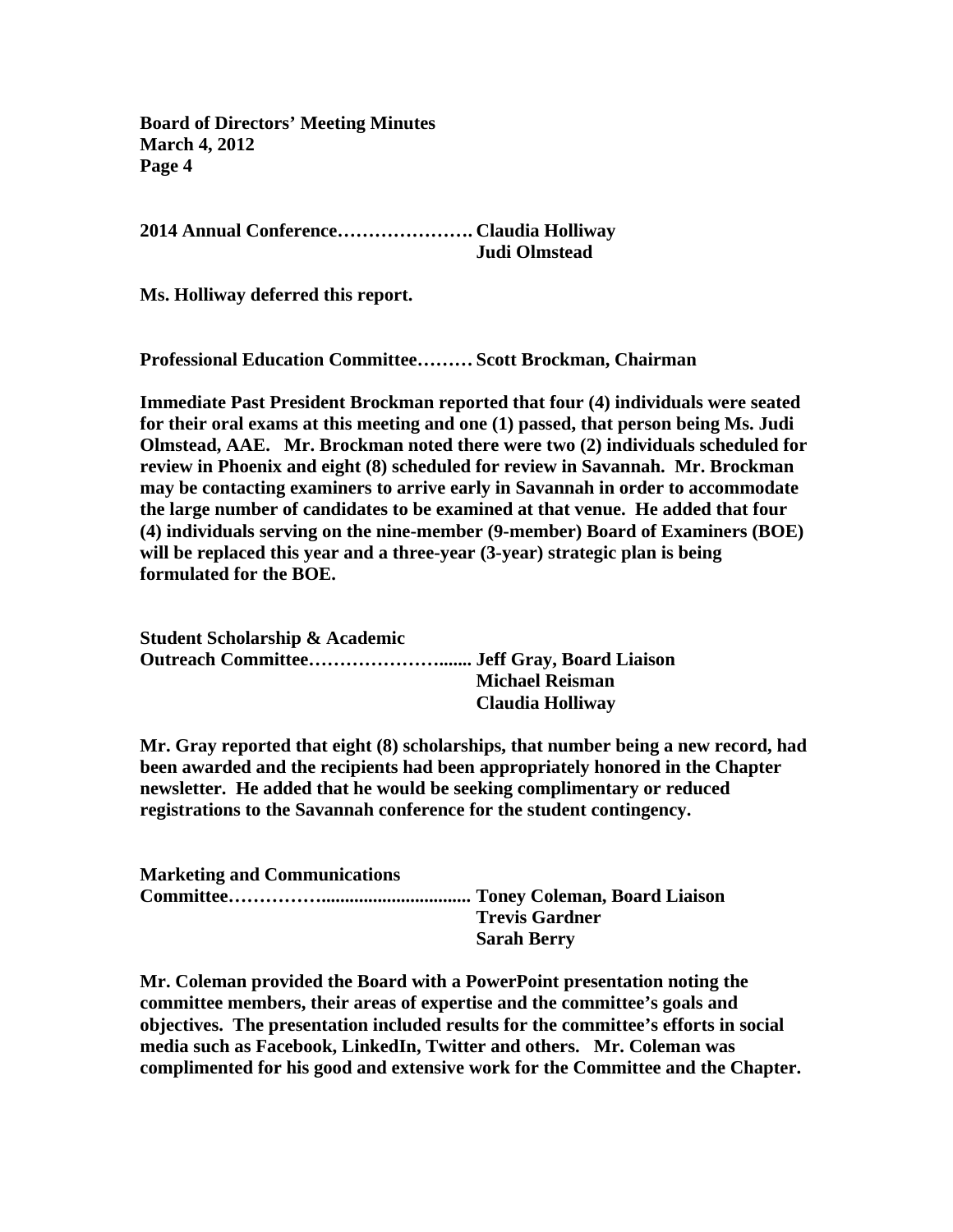**Corporate Liaison Committee………….... Michael Landguth, Chairman Dave King, Co-Chairman** 

**Mr. King provided an extensive written report regarding the status of the Committee and he commented on the results of a recent Corporate Liaison Committee conference call. He thanked Ms. Apone for her innovations recognizing the corporate sponsors at this conference. Mr. King noted that Chapter awards nominations are due March 30, 2012 and he encouraged the Board to be more proactive regarding the Corporate Member of the Year. Mr. King noted, and Mr. Kelly confirmed, that the awards will be presented at Tuesday's luncheon. Ms. Apone provided an overview of her corporate innovations at this conference and Mr. King recommended that similar activities take place at the forthcoming annual conference.** 

| <b>Annual Conference Site Selection</b> |               |
|-----------------------------------------|---------------|
|                                         |               |
|                                         | Judi Olmstead |

**Ms. Holliway reported that she was in the process of soliciting conference venues for the years 2014, 2015 and 2016 trough a Request for Proposals (RFP) forwarded to the membership and available on the Chapter web site at www.secaaae.org. Ms. Holliway stated that there is interest in the RFP by six (6) airports and she and her committee will strive to make the appropriate reviews, presentations and recommendations at the 2012 SEC-AAAE Annual Conference in Savannah.** 

| <b>Conference Financial Oversight</b> |                        |
|---------------------------------------|------------------------|
|                                       |                        |
|                                       | <b>Steven Oberlies</b> |

**Ms. Olmstead had nothing to report at this time.** 

**Resolutions & Bylaws……………………. Bob Brammer** 

**Mr. Brammer had nothing to report at this time.**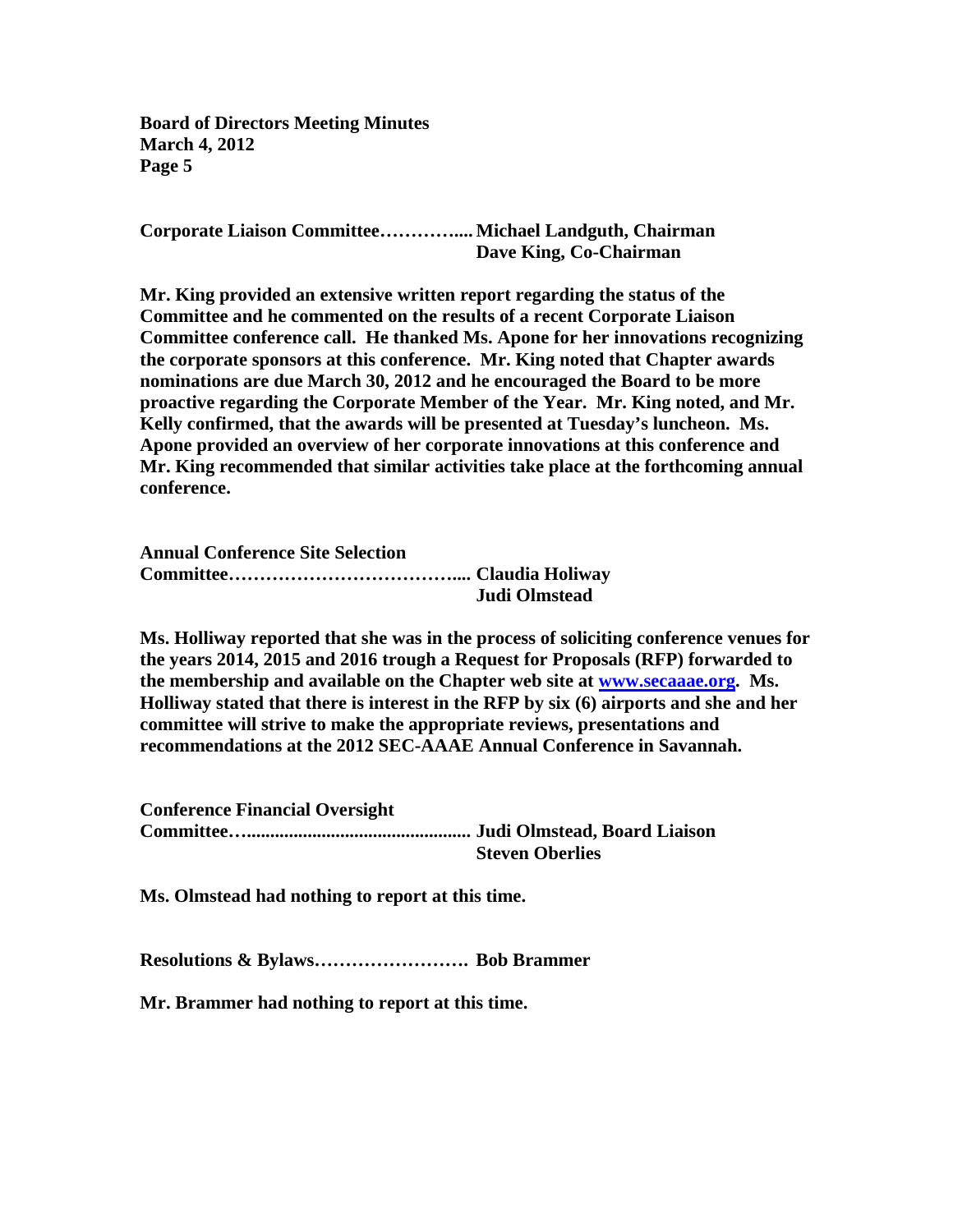**Nominations Committee………………….. Scott Brockman** 

**Immediate Past President Brockman reminded the Board that three (3) nominations would be forthcoming, those being Chapter Secretary/Treasurer, one Chapter Board Member and Mr. Brockman's replacement for the Board of Examiners (BOE). Mr. Brockman noted that President Landguth had previously appointed two Chapter members to serve with him on his committee and those appointments included Mr. Michael Van Wie and Mr. Robert Bowen. Mr. Brockman noted that the Chapter's AAAE Nominating Committee Representative will be Mr. Larry Cox, AAE and his appointment will be presented for ratification by the membership at the Savannah conference. A motion was presented to accept the nomination of Mr. Larry Cox as the Chapter Representative to the AAAE Nominating Committee. The motion received a second, there was no discussion and the motion was approved by unanimous voice.** 

## **IV. Old Business**

**There was no further discussion regarding a proposal by** *ConferenceDirect.*

**Mr. Browne had nothing to report regarding changes to the SAMA Educational Foundation Goals and Objectives.** 

## **V. New Business**

**Mr. Clow presented a motion to transfer \$100,000 from the SEC-AAAE Operating Account to the SAMA Educational Foundation, Inc. Scholarship Account. Mr. Brockman noted that all monies moved must remain in the Scholarship Fund and a Chapter Policy exists to maintain 125% of the operating budget in the SEC-AAAE account(s). It was noted that President Landguth had previously appointed an ad hoc committee to review chapter/scholarship programs and funding and following that discussion, Mr. Clow asked that his original motion be tabled pending a report by the ad hoc committee.** 

#### **VI. Announcements**

**There were no announcements.**